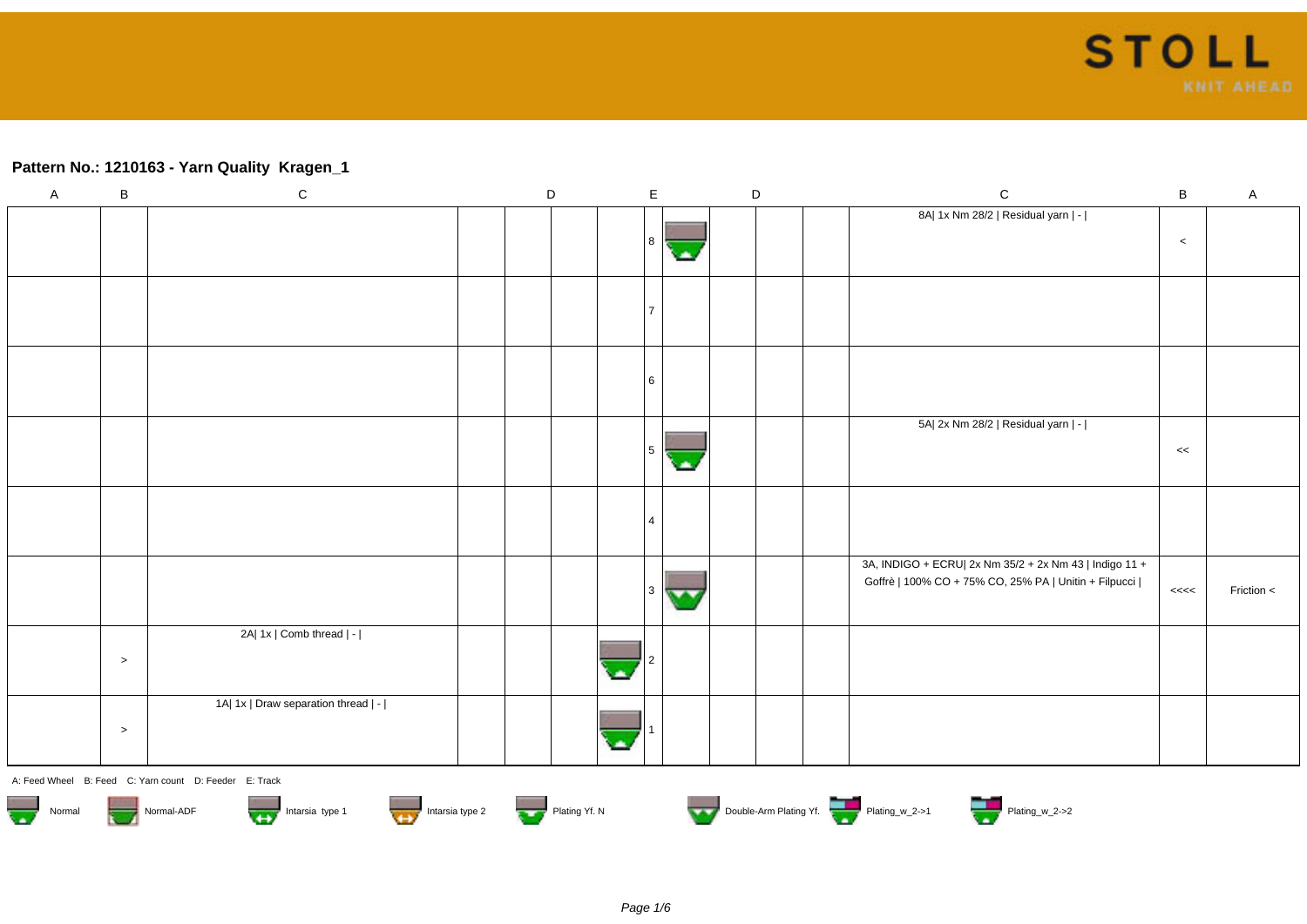### **Pattern No.: 1210163 - Yarn Quality Strickteil(e)**

| $\mathsf{A}$                                                                                 | B | $\mathsf C$                                            |  | $\mathsf D$ |     | $\mathsf E$   |  | D |  | $\mathsf C$                                             | $\mathsf B$ | A          |
|----------------------------------------------------------------------------------------------|---|--------------------------------------------------------|--|-------------|-----|---------------|--|---|--|---------------------------------------------------------|-------------|------------|
|                                                                                              |   |                                                        |  |             |     | 8<br>a.       |  |   |  | 8A  1x Nm 28/2   Residual yarn   -                      | $\,<\,$     |            |
|                                                                                              |   |                                                        |  |             | 17  |               |  |   |  |                                                         |             |            |
|                                                                                              |   |                                                        |  |             |     | 6<br>٠        |  |   |  | 6A, ECRU  2x Nm 43   Goffrè   75% CO, 25% PA   Filpucci | $\,<\,$     | Friction < |
|                                                                                              |   |                                                        |  |             |     | 5<br>$\Delta$ |  |   |  | 5A, ECRU  2x Nm 43   Goffrè   75% CO, 25% PA   Filpucci | <<          | Friction < |
|                                                                                              |   |                                                        |  |             | l 4 |               |  |   |  |                                                         |             |            |
|                                                                                              |   |                                                        |  |             |     | 3<br><b>A</b> |  |   |  | 3A, INDIGO  2x Nm 50/2   Indigo 11   100% CO   Unitin   | <<          | Friction < |
|                                                                                              |   |                                                        |  |             | 2   | ٠             |  |   |  | 2A  1x   Comb thread   -                                | $\,<$       |            |
|                                                                                              |   |                                                        |  |             | -1  |               |  |   |  | 1A  1x   Draw separation thread   -                     | $\,<$       |            |
|                                                                                              |   | A: Feed Wheel B: Feed C: Yarn count D: Feeder E: Track |  |             |     |               |  |   |  |                                                         |             |            |
| Double-Arm Plating Yf.<br>Normal-ADF Intarsia type 1 Intarsia type 2 Plating Yf. N<br>Normal |   |                                                        |  |             |     |               |  |   |  |                                                         |             |            |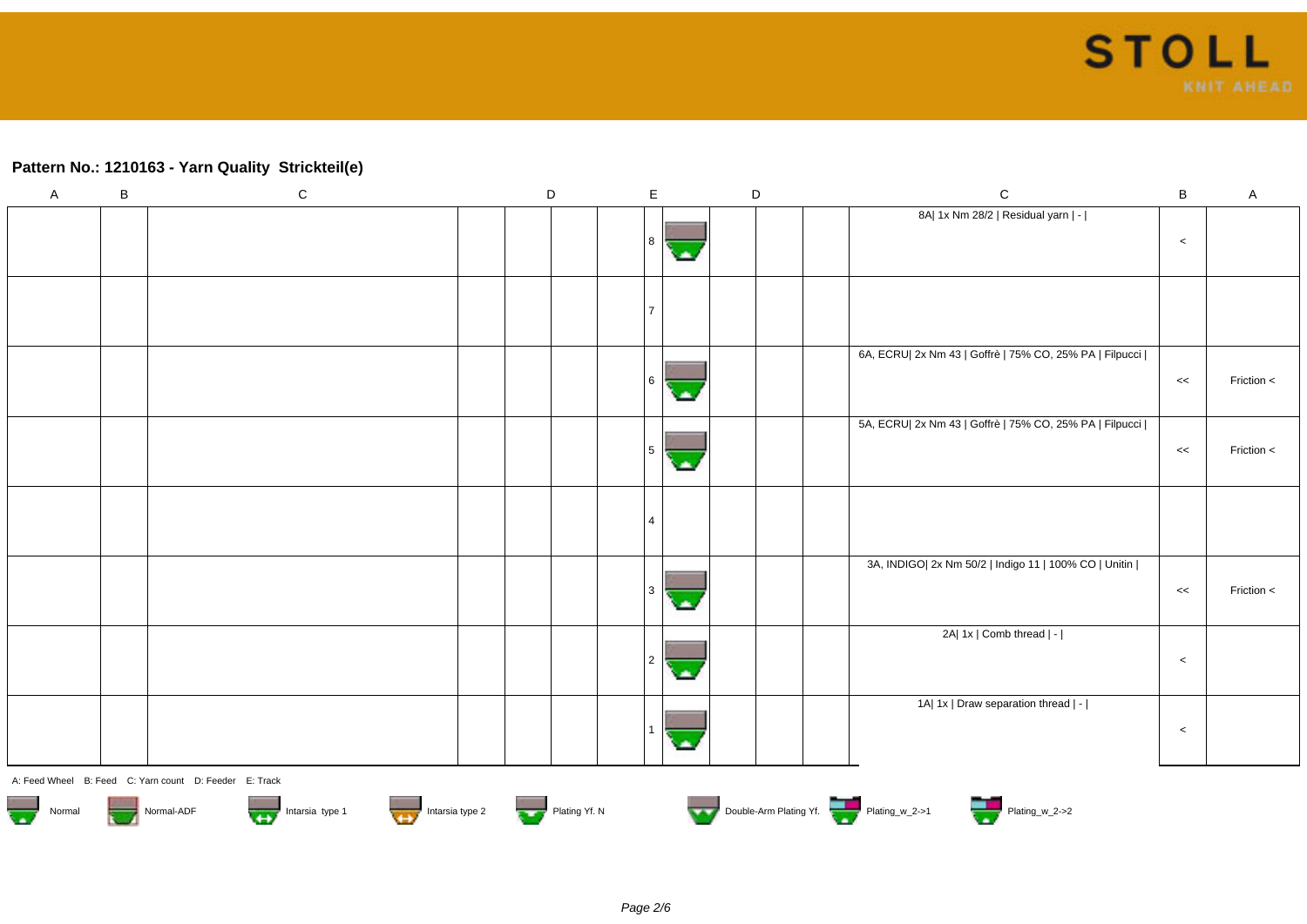#### **Pattern No.: 1210163 - Yarn Quality V-Teil(e)**

| $\mathsf{A}$                      | B | ${\bf C}$                                              | $\mathsf D$   | $\mathsf E$ | D | $\mathsf C$                                                                                                     | $\sf{B}$ | $\mathsf{A}$ |
|-----------------------------------|---|--------------------------------------------------------|---------------|-------------|---|-----------------------------------------------------------------------------------------------------------------|----------|--------------|
|                                   |   |                                                        |               | 8 ا<br>×    |   | 8A  1x Nm 28/2   Residual yarn   -                                                                              | $\,<$    |              |
|                                   |   |                                                        |               | ما          |   | 7A, ECRU  1x Nm 18   Lotus   90% CO, 10% LI   Igea                                                              | $\,<$    | Friction <   |
|                                   |   |                                                        |               | 16          |   |                                                                                                                 |          |              |
|                                   |   |                                                        |               | 5           |   |                                                                                                                 |          |              |
|                                   |   |                                                        |               | <b>als</b>  |   | 4A  1x Nm 28/2   Residual yarn   -                                                                              | $\,<$    |              |
|                                   |   |                                                        |               |             |   | 3A, INDIGO + ECRU  2x Nm 50/2 + 1x Nm 43   Indigo 11 +<br>Goffrè   100% CO + 75% CO, 25% PA   Unitin + Filpucci | <<       | Friction <   |
|                                   |   |                                                        |               | 2<br>als.   |   | 2A  1x   Comb thread   -                                                                                        | $\,<$    |              |
|                                   |   |                                                        |               |             |   | 1A  1x   Draw separation thread   -                                                                             | $\,<\,$  |              |
|                                   |   | A: Feed Wheel B: Feed C: Yarn count D: Feeder E: Track |               |             |   |                                                                                                                 |          |              |
| $\overline{\mathbf{v}}$<br>Normal |   | Intarsia type 1<br>Intarsia type 2<br>Normal-ADF       | Plating Yf. N |             |   | Double-Arm Plating Yf.                                                                                          |          |              |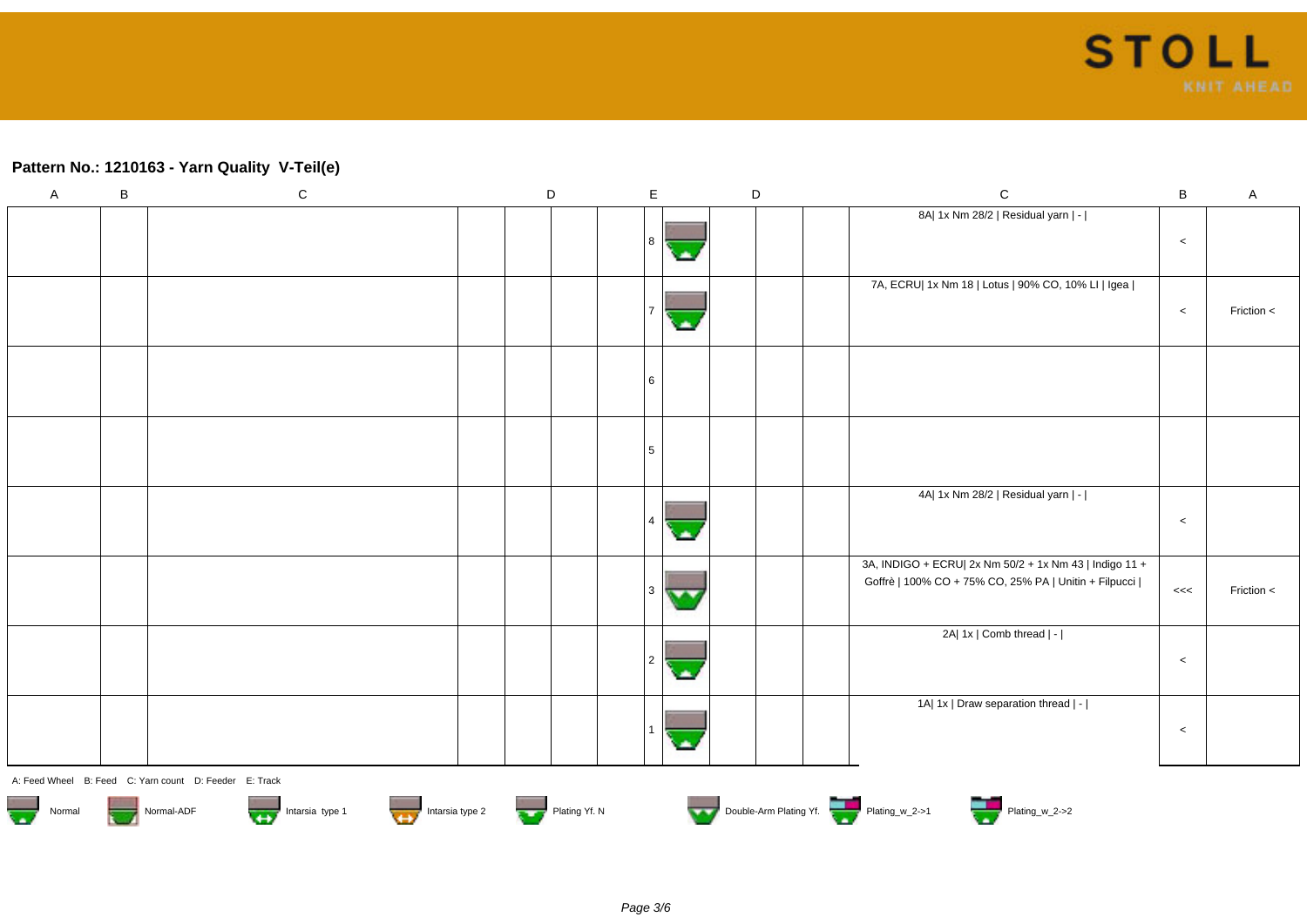### **Pattern No.: 1210163 - Yarn Quality R-Teil(e)**

| $\mathsf{A}$                      | B | ${\bf C}$                                              | $\mathsf D$   | $\mathsf E$ | D | $\mathsf C$                                                                                                     | $\sf{B}$ | $\mathsf{A}$ |
|-----------------------------------|---|--------------------------------------------------------|---------------|-------------|---|-----------------------------------------------------------------------------------------------------------------|----------|--------------|
|                                   |   |                                                        |               | 8 ا<br>×    |   | 8A  1x Nm 28/2   Residual yarn   -                                                                              | $\,<$    |              |
|                                   |   |                                                        |               | ما          |   | 7A, ECRU  1x Nm 18   Lotus   90% CO, 10% LI   Igea                                                              | $\,<$    | Friction <   |
|                                   |   |                                                        |               | 16          |   |                                                                                                                 |          |              |
|                                   |   |                                                        |               | 5           |   |                                                                                                                 |          |              |
|                                   |   |                                                        |               | <b>als</b>  |   | 4A  1x Nm 28/2   Residual yarn   -                                                                              | $\,<$    |              |
|                                   |   |                                                        |               |             |   | 3A, INDIGO + ECRU  2x Nm 50/2 + 1x Nm 43   Indigo 11 +<br>Goffrè   100% CO + 75% CO, 25% PA   Unitin + Filpucci | <<       | Friction <   |
|                                   |   |                                                        |               | 2<br>als.   |   | 2A  1x   Comb thread   -                                                                                        | $\,<$    |              |
|                                   |   |                                                        |               |             |   | 1A  1x   Draw separation thread   -                                                                             | $\,<\,$  |              |
|                                   |   | A: Feed Wheel B: Feed C: Yarn count D: Feeder E: Track |               |             |   |                                                                                                                 |          |              |
| $\overline{\mathbf{v}}$<br>Normal |   | Intarsia type 1<br>Intarsia type 2<br>Normal-ADF       | Plating Yf. N |             |   | Double-Arm Plating Yf.                                                                                          |          |              |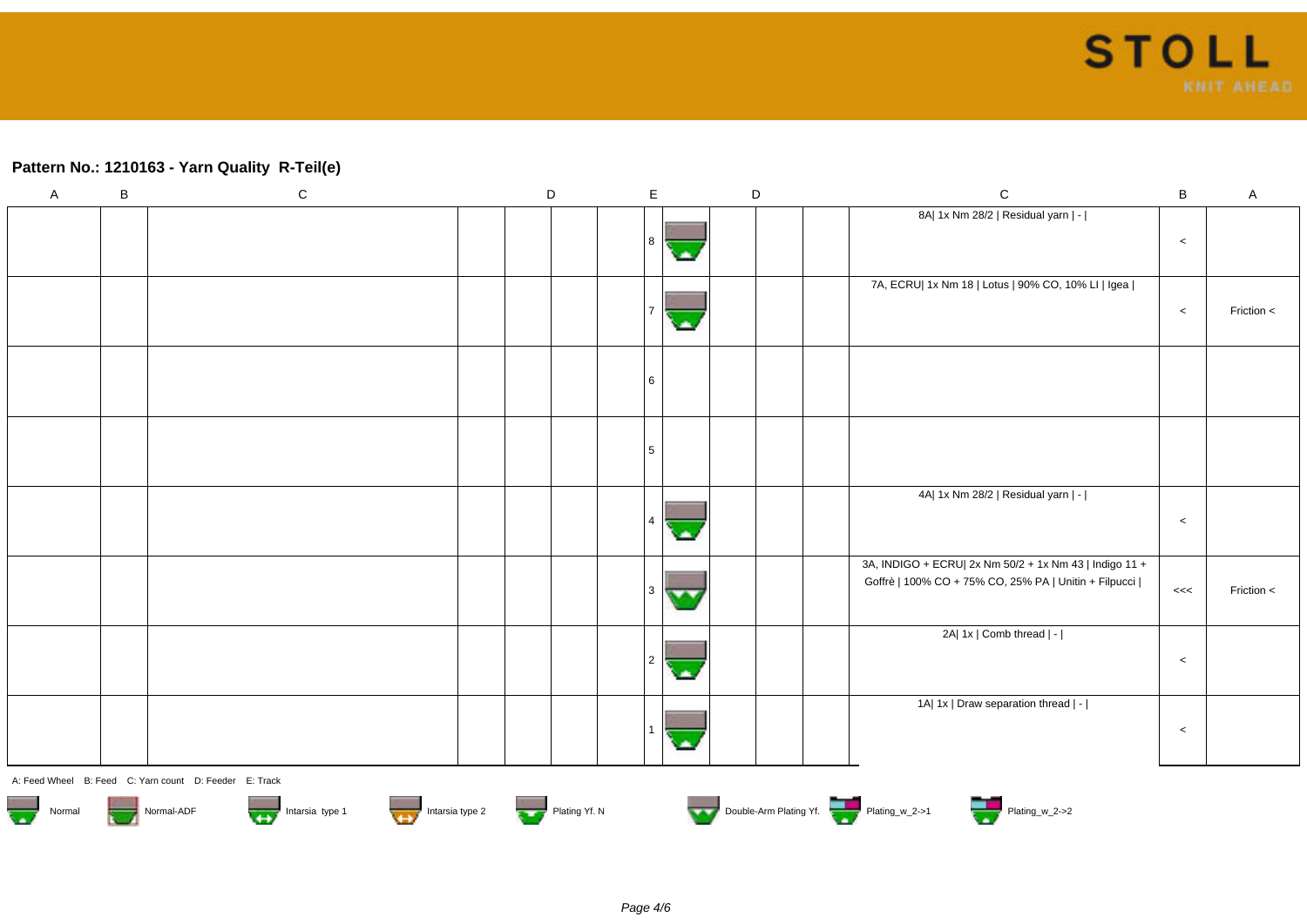# **Pattern No.: 1210163 - Yarn Quality Ärmel links**

| $\mathsf{A}$                                                                                    | B | ${\bf C}$ |  | $\mathsf D$ | $\mathsf E$                  |  | $\mathsf D$ |  | ${\bf C}$                                                                                                       | $\sf B$ | A          |
|-------------------------------------------------------------------------------------------------|---|-----------|--|-------------|------------------------------|--|-------------|--|-----------------------------------------------------------------------------------------------------------------|---------|------------|
|                                                                                                 |   |           |  |             | 8                            |  |             |  | 8A  1x Nm 28/2   Residual yarn   -                                                                              | $\,<$   |            |
|                                                                                                 |   |           |  |             |                              |  |             |  | 7A, ECRU  1x Nm 18   Lotus   90% CO, 10% LI   Igea                                                              | $\,<$   | Friction < |
|                                                                                                 |   |           |  |             | 6                            |  |             |  |                                                                                                                 |         |            |
|                                                                                                 |   |           |  |             | 5                            |  |             |  |                                                                                                                 |         |            |
|                                                                                                 |   |           |  |             | 4<br>٠                       |  |             |  | 4A  1x Nm 28/2   Residual yarn   -                                                                              | $\,<$   |            |
|                                                                                                 |   |           |  |             | 3<br>$\overline{\mathbf{A}}$ |  |             |  | 3A, INDIGO + ECRU  2x Nm 50/2 + 1x Nm 43   Indigo 11 +<br>Goffrè   100% CO + 75% CO, 25% PA   Unitin + Filpucci | <<      | Friction < |
|                                                                                                 |   |           |  |             | $\overline{2}$<br>ڪ          |  |             |  | 2A  1x   Comb thread   -                                                                                        | $\,<\,$ |            |
|                                                                                                 |   |           |  |             |                              |  |             |  | 1A  1x   Draw separation thread   -                                                                             | $\,<$   |            |
| A: Feed Wheel B: Feed C: Yarn count D: Feeder E: Track                                          |   |           |  |             |                              |  |             |  |                                                                                                                 |         |            |
| Double-Arm Plating Yf.<br>Intarsia type 1 Intarsia type 2 Plating Yf. N<br>Normal-ADF<br>Normal |   |           |  |             |                              |  |             |  |                                                                                                                 |         |            |